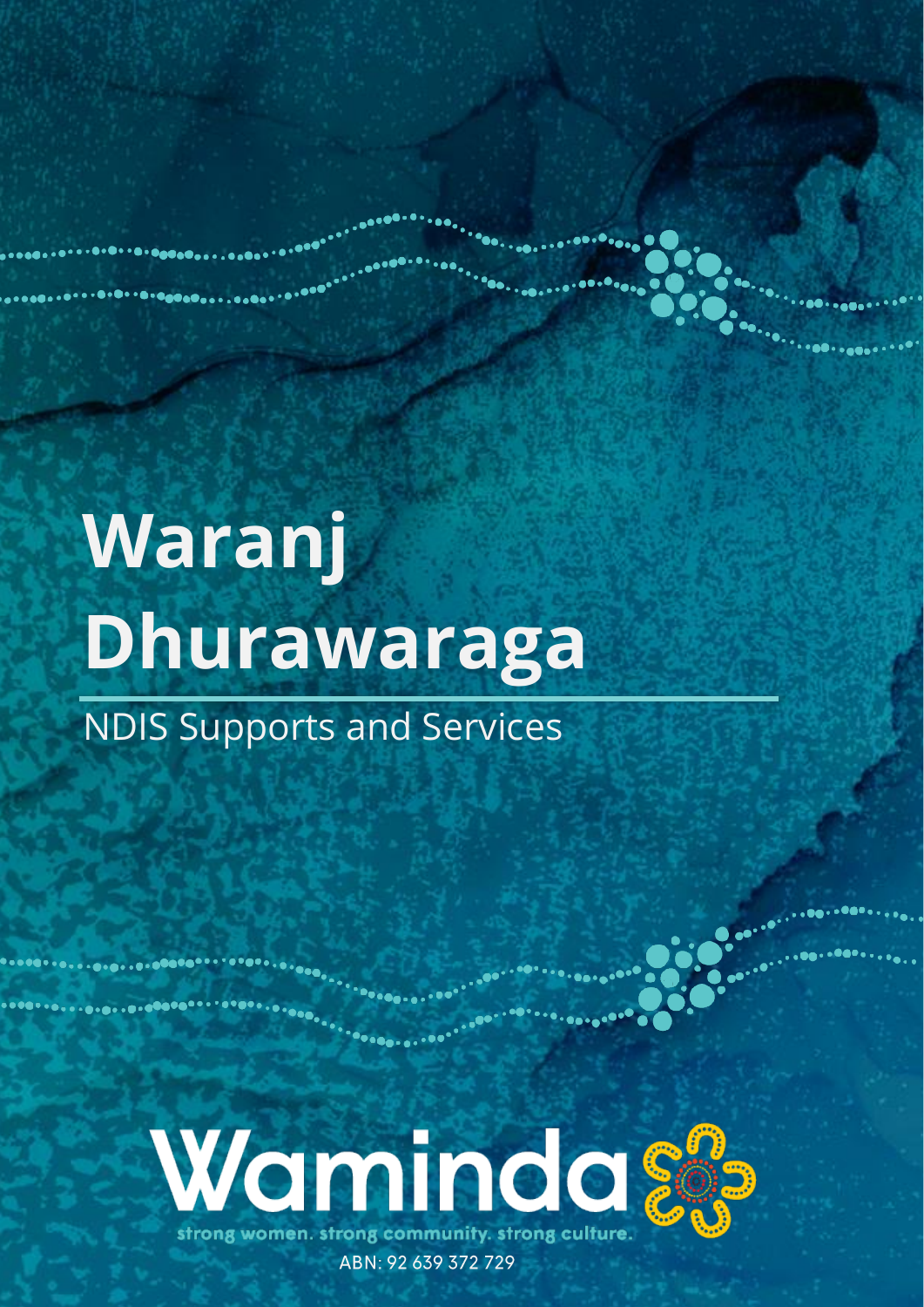

# Waranj Dhurawaraga - Growing Strong Together

#### **Welcome to Waminda**

"Our vision is that women and their Aboriginal and Torres Strait Islander families are positive, happy and healthy and that they are widely admired and proud of their achievements in their own communities and the broader Shoalhaven."

Our vision is to support the choice and control of women and their Aboriginal families by offering high quality, responsive, culturally based supports and services to individuals with disability in the Shoalhaven.

#### **Waminda NDIS Services & Support**

**0** 0 <sub>0</sub>.00<sup>0.00</sup>00.............00<sup>000000</sup>

Waminda offers a range of supports and services for participants once they have received their NDIS funding package.

Participants can be referred to the Waranj Dhurawaraga team by emailing [NDIS@waminda.org.au](mailto:NDIS@waminda.org.au) with the attached **Waminda Intake – External referral Form** along with the **Waranj Dhurawaraga - Client Service Request Form**.

Once a referral has been received, the Intake Officer will complete a Risk Assessment of the client's home environment.

#### **Service Support Types:**

#### **Short term accommodation**

Waminda offers stays of up to two weeks at a time for women with our short-term accommodation program at [Balaang Gunyah,](http://www.waminda.org.au/balaang-healing-services) Orient Point.

#### **In Home Supports**

In home supports may include support with cleaning and maintaining individual's homes lawn mowing and yard work, and support with preparation of meals.

#### **Life skills mentoring**

Support to increase individuals independence with daily living activities in the home or out in community.

#### **Assistance to Access Community**

Waminda staff can provide transport and support for individuals to access and participate in community and social activities.

#### **Counselling**

Waminda offers strengths based counselling services for individuals and family groups.

#### **Personal Training**

Based at Waminda's [Dead or](http://www.waminda.org.au/health-and-wellbeing) Deadly program at Yila Murnawar Gunyah, Plunkett St.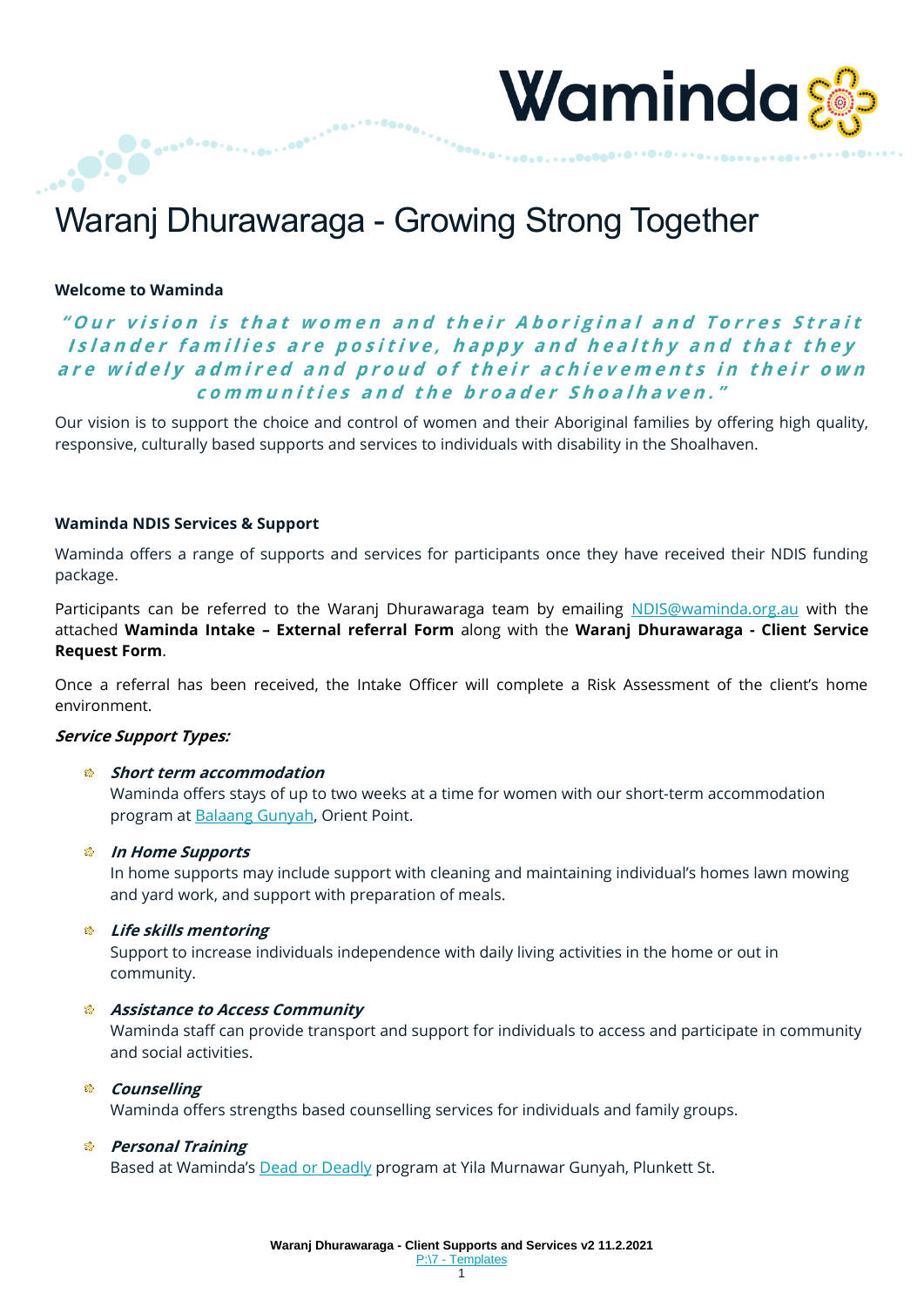# Waminda

# Waranj Dhurawaraga - Service Information

#### **Assistance to Access Community**

...

Assistance to access community supports are one on one support provided by a support worker with experience and skills relevant to the individual's needs. Supports may include (but are not limited to):

- Taking the participant out for a drive;
- Supporting the participant to go shopping;
- Going for coffee or other planned socialising with the participant;
- Taking the participant to the beach, or for a walk;
- Support the participant to go to the library/movies or other activity;
- Supporting the participant to join or attend a social group or club;
- Support to attend educational courses or classes;
- Support to attend appointments;

Some Assistance to Access Community episodes of care will be a regular activity or event (i.e. monthly support group meeting) however, some participants may have a regular episode of care booked but decide what activity they would like to do on the day of the service (i.e. if it was a nice day they may decide to go to the beach instead of going shopping).

If the participant wishes to visit another person at their home, the visit must be pre-arranged with the and a Risk Assessment must be completed prior to the scheduled service request.

#### **Home and Yard Maintenance**

Some Yard Maintenance episodes of care will be a regular activity or event (i.e. weekly lawn mowing, weeding garden beds, whipper snipping edges) however, staff should check with the participant what activities they would like done on the day of the service. Staff will use Waminda equipment such as lawn mower and whipper snipper for all home and Yard Maintenance activities. Yard Maintenance activities may include:

- Lawn mowing and whipper snipping;
- Tidying pathways;
- Rubbish removal (client is responsible for cost of tip access);
- Fertilise lawn and gardens (client is responsible for providing fertiliser);
- Weeding garden beds;
- Raking, mulching and pruning;
- Clearing cobwebs from under eaves;
- Cleaning external windows;
- Bringing in wood for fireplace;
- Sweep pathways and outside areas;
- Water plants and maintain gardens;
- Changing smoke alarm batteries or light bulbs;
- General handyman activities;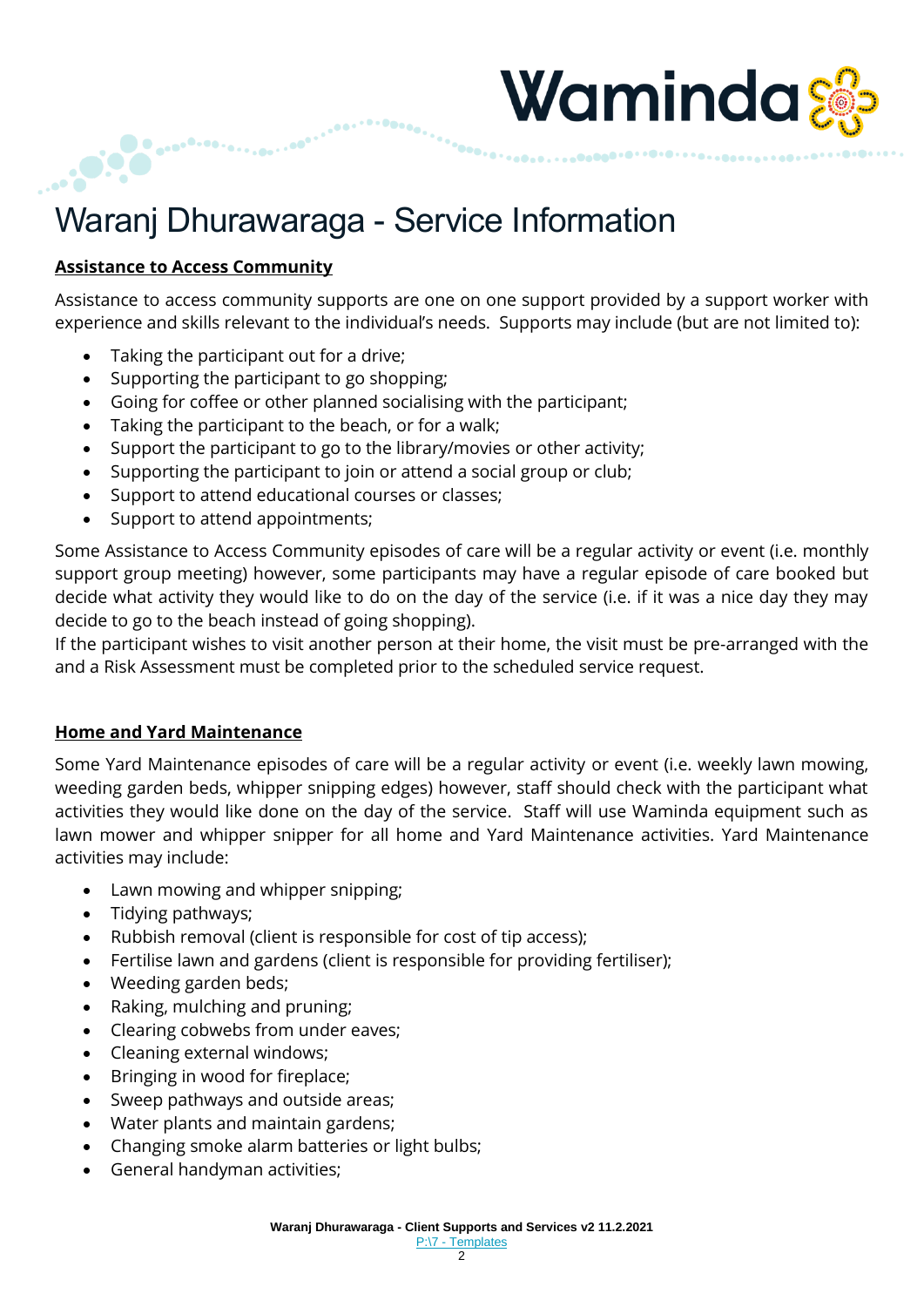#### **House Cleaning**

 $\bullet$ 

Some House Cleaning episodes of care will be a regular activity (i.e. weekly vacuuming, doing laundry and washing dishes) however, staff should check with the participant what activities they would like done on the day of the service. House Cleaning activities may include:

Waminda

• Cleaning wet areas including bathroom, toilet and laundry;

 $,$  or  $^{\circ}$ 

• Sweeping and/or vacuuming;

...<sup>....</sup>.......

- Mopping;
- Dusting;
- Changing bed sheets;
- Making bed;
- Washing and hanging out clothes;
- Folding or ironing clothes;
- Washing dishes;
- Cleaning cupboards/blinds etc;
- Cleaning internal windows;
- General tidying;

Waminda will provide all cleaning chemicals and vacuum. It is each participants responsibility to provide sponges, cloths, mops and dusters for cleaning. Sponges, cloths and dusters must stay at each participants home to prevent any potential cross infection.

#### **Group Activities**

Group Activities are different to one on one supports like Assistance to Access Community. Group Activities mean the client will participate in the group with the same level of support as other group members. If a participant requires more individual one on one support, they may be able to attend the Group Activity through their NDIS package and have their support worker attend to give them the individual support they require. Group Activities may include:

- Balaang Gunyah Art Group;
- Elder's Women's Group;
- Dead or Deadly Exercise Groups;
- Young Women's Program 'Bulwul Balaang';
- Nutrition program 'Nyully Cooking Alive';
- Young men's group 'Guman Nanga Mai'.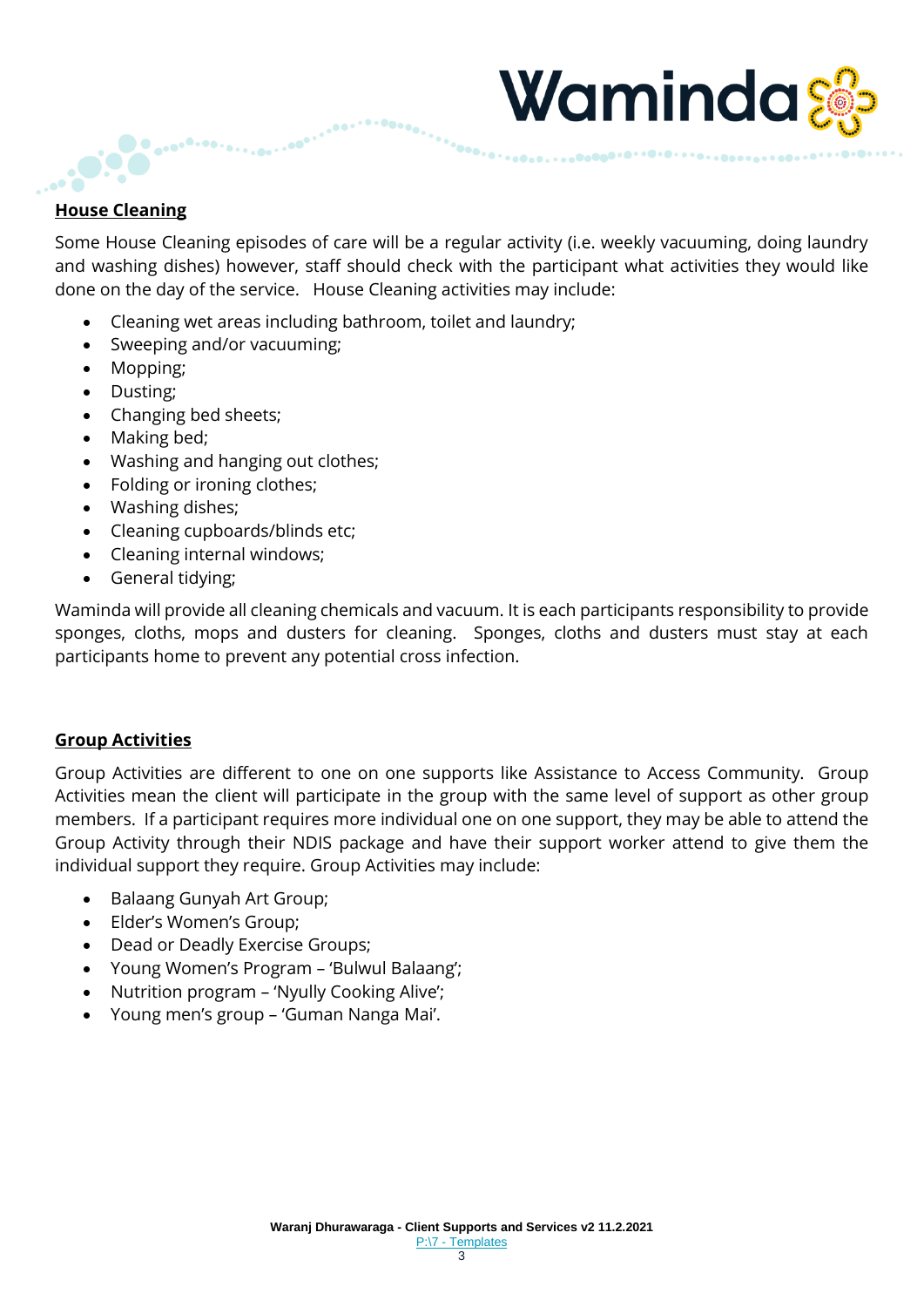#### **Short Term Accommodation**

 $\bullet$ 

Waminda can offer *(dependent on eligibility criteria)* stays of up to 2 weeks at a time with our Short-Term Accommodation service through our healing space at Balaang Gunyah.

Waminda

While staying at Balaang Gunyah participants are supported by staff who work alongside each participant as they choose what activities they would like to engage in and how they would like to spend their days and evenings. Activities may include walking on country, participating in art or craft activities, or could even be preparing a meal plan and then going into town to go shopping to purchase ingredients before coming back to Balaang Gunyah and preparing a meal with staff and/or other residents.

#### **Counselling – Strengths Based**

Waminda offers culturally safe, holistic counselling for NDIS participants to support them to work towards their goals.

#### **Mentoring**

- Mentoring supports provide to support the participant to perform general tasks of daily life so that they can live as independently as possible and to support the participant to develop the skills they need to live independently.
- Mentoring supports may include:
- Helping the participant to connect with other services and groups;
- Helping the participant with budgeting skills;
- Helping the participant with general living skills;
- Travel training;

#### **Personal Training**

Based at Yila, participants can access Waminda's Personal Trainers who provide personally tailored, culturally safe support and training around each individual's particular needs and goals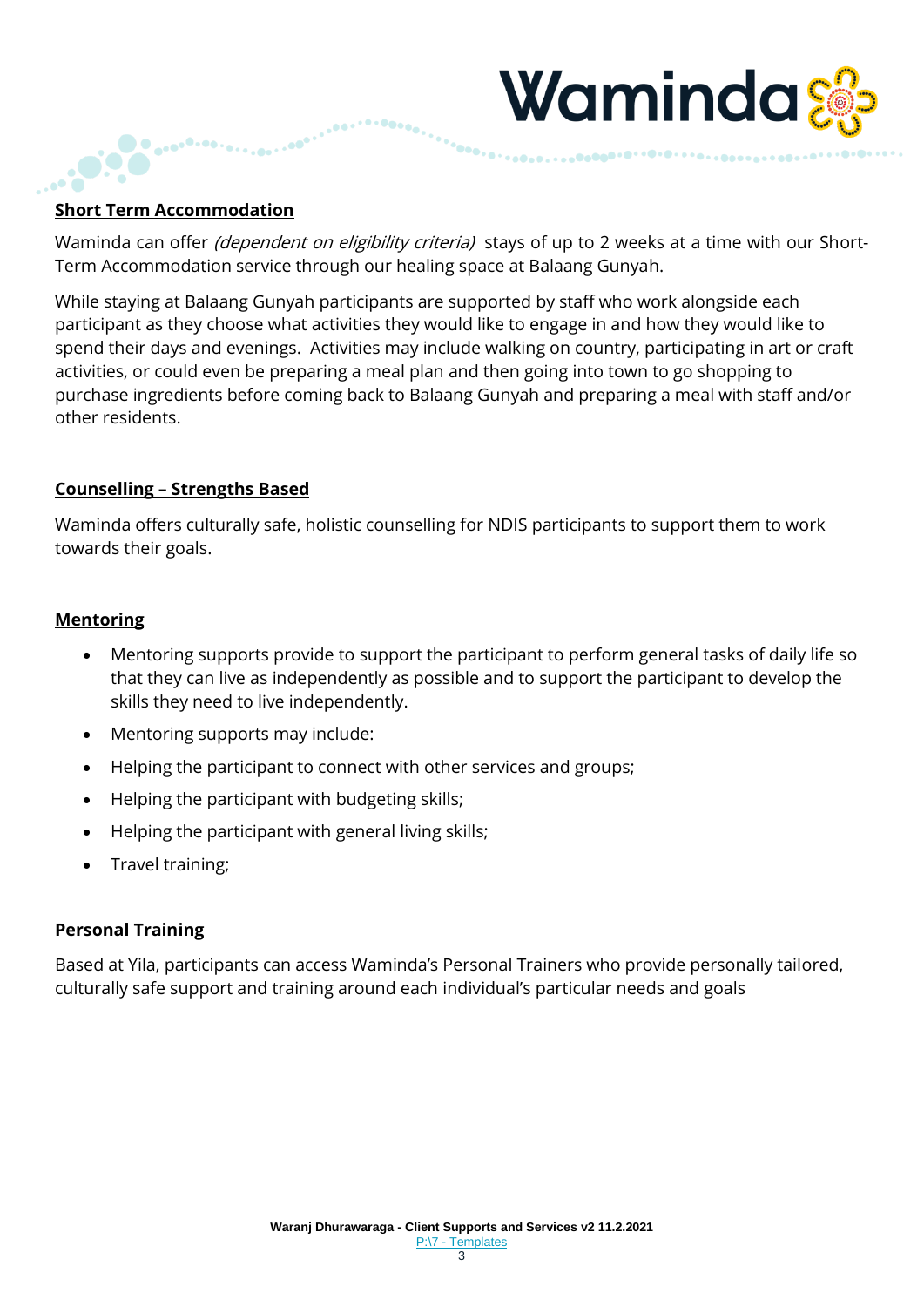

## Waminda Intake - External Referral Form

 $.00$ <sup>c</sup>

**OCONOMICA** 

Please fill out **ALL** sections of this form with as much details as possible and provide to Waminda either in person to 122 Kinghorne Street, Nowra or by email to **NDIS@waminda.org.au**.

| <b>Details of Referral</b> |                                                                                                                                                     |                  |  |
|----------------------------|-----------------------------------------------------------------------------------------------------------------------------------------------------|------------------|--|
| <b>Referral Source</b>     |                                                                                                                                                     | Date of referral |  |
| <b>Contact Person</b>      |                                                                                                                                                     | Telephone        |  |
| Email                      |                                                                                                                                                     |                  |  |
|                            | Reason for referral/ type of assistance required?                                                                                                   |                  |  |
| Please provide details:    | Will you continue providing ongoing support to the client (i.e. phone calls, visits, transporting to<br>appointments, outings) $\Box$ Yes $\Box$ No |                  |  |

|    | <b>Client Details &amp; Information</b>                                                                                                                    |                                                                                                                                      |  |  |            |                                                     |                |                  |
|----|------------------------------------------------------------------------------------------------------------------------------------------------------------|--------------------------------------------------------------------------------------------------------------------------------------|--|--|------------|-----------------------------------------------------|----------------|------------------|
|    | <b>Full Name</b>                                                                                                                                           |                                                                                                                                      |  |  |            | Date of Birth                                       |                |                  |
|    | <b>Preferred Name</b>                                                                                                                                      |                                                                                                                                      |  |  |            | Sex                                                 | $\square$ Male | $\square$ Female |
|    | <b>Address</b>                                                                                                                                             |                                                                                                                                      |  |  |            |                                                     |                |                  |
|    | Telephone                                                                                                                                                  |                                                                                                                                      |  |  |            |                                                     |                |                  |
|    |                                                                                                                                                            | <b>1. Does this client identify as:</b> $\Box$ Aboriginal $\Box$ TSI<br><b>a.</b> If Non-Aboriginal, do they have Aboriginal family? |  |  |            | $\Box$ Non-Aboriginal<br>$\square$ Yes<br>$\Box$ No |                |                  |
|    | <b>2. Does this client live with Disability?</b> $\Box$ Yes<br>$\Box$ No<br><b>a.</b> If yes, do they have a current NDIS package? $\Box$ Yes<br>$\Box$ No |                                                                                                                                      |  |  |            |                                                     |                |                  |
|    | <b>3. Does the client smoke?</b> $\Box$ Yes $\Box$ No                                                                                                      |                                                                                                                                      |  |  |            |                                                     |                |                  |
| 4. | Does the client drink alcohol?<br>$\Box$ No<br>$\Box$ Yes                                                                                                  |                                                                                                                                      |  |  |            |                                                     |                |                  |
|    | <b>5. Does the client have allergies?</b> $\Box$ Yes $\Box$ No                                                                                             |                                                                                                                                      |  |  |            |                                                     |                |                  |
|    | Please List:                                                                                                                                               |                                                                                                                                      |  |  |            |                                                     |                |                  |
|    |                                                                                                                                                            | 6. Has client been assessed with a mental illness?                                                                                   |  |  | $\Box$ Yes | □ No                                                |                |                  |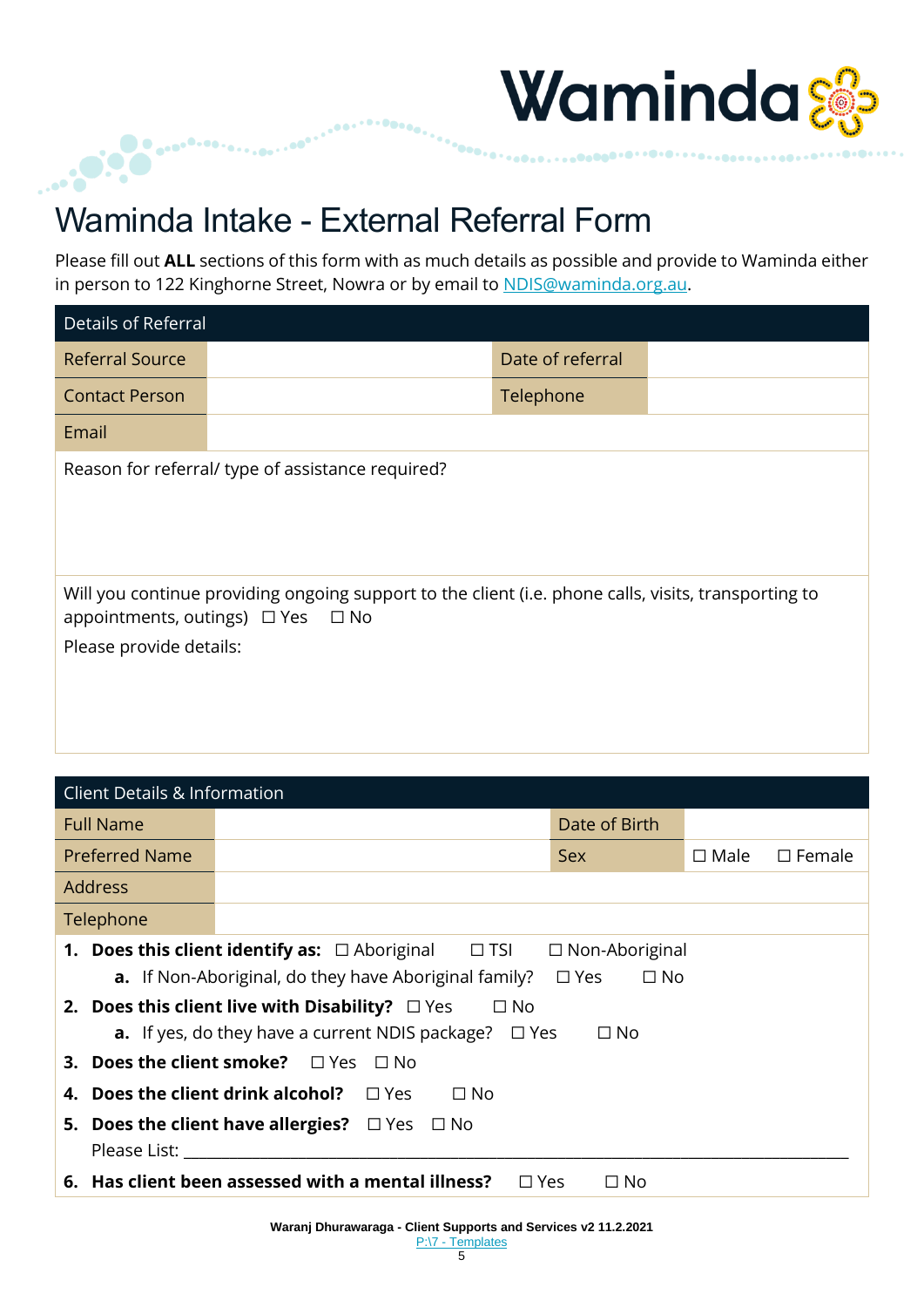

| <b>Client Details &amp; Information</b>               |                                                                                                      |
|-------------------------------------------------------|------------------------------------------------------------------------------------------------------|
|                                                       |                                                                                                      |
|                                                       |                                                                                                      |
|                                                       | 7. Does the client have a current Mental Health Care Plan? (please attach) $\Box$ Yes<br>$\Box$ No   |
|                                                       | 8. Has client been hospitalised in the past 4 weeks? $\Box$ Yes $\Box$ No                            |
| 9. Please provide details of the follow if available: |                                                                                                      |
| $a. \Box$ Medical Practitioner                        |                                                                                                      |
|                                                       |                                                                                                      |
|                                                       |                                                                                                      |
| b. □ Psychologist/Psychiatrist                        |                                                                                                      |
|                                                       |                                                                                                      |
|                                                       |                                                                                                      |
| c. □ SEIAMHS or CAMHS: Case Manager                   |                                                                                                      |
|                                                       |                                                                                                      |
|                                                       |                                                                                                      |
|                                                       | <b>10. Does client have any medical conditions we should be aware of?</b> $\square$ Yes<br>$\Box$ No |
|                                                       |                                                                                                      |
|                                                       | 11. Does the client have any legal issues we should be aware of? $\square$ Yes<br>$\Box$ No          |
|                                                       | 12. Summary of current daily living skills and support needs of client:                              |
| If yes, please provide details: ________              |                                                                                                      |
| 13. Does the client have stable housing arrangements? | $\square$ Yes<br>$\square$ No                                                                        |
| 14. Is client aware of this referral?                 | $\square$ Yes<br>$\Box$ No                                                                           |
| <b>15. Client consented to referral:</b> □ No □ Yes - | <b>Consent type:</b> $\Box$ Verbal<br>$\Box$ Written                                                 |
|                                                       | 16. Are there any other agencies involved with the client?<br>$\square$ Yes<br>$\square$ No          |
|                                                       | Please list (include both agency name & how they are involved)                                       |
| Agency name                                           | How are they involved with the client?                                                               |
| 1.                                                    |                                                                                                      |
| 2.<br>3.                                              |                                                                                                      |
|                                                       |                                                                                                      |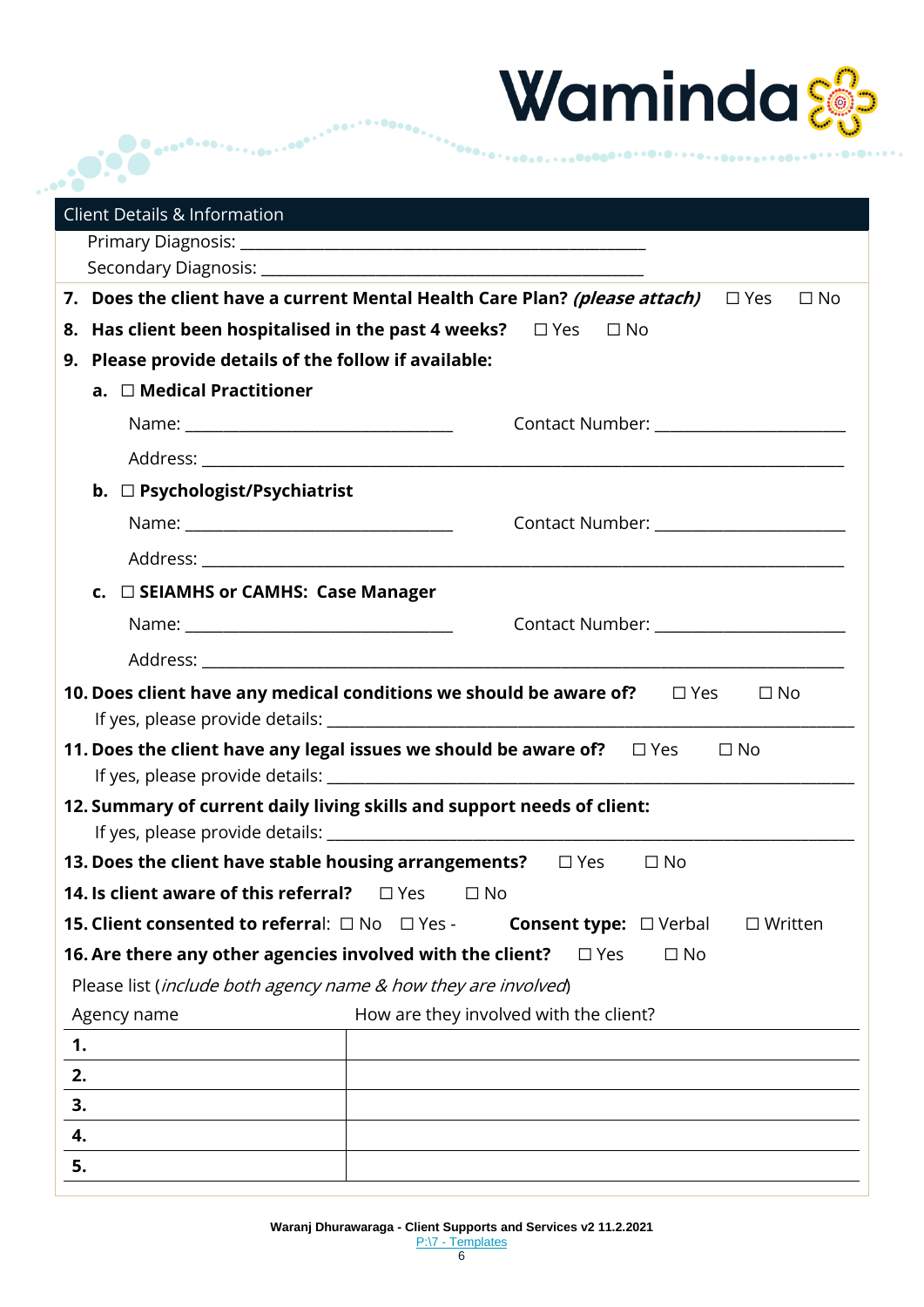

# Waranj Dhurawaraga - NDIS Client Service Agreement

**Secondice** 

| <b>Personal Details</b>                                                                                     |                    |                 |                        |                                                                |
|-------------------------------------------------------------------------------------------------------------|--------------------|-----------------|------------------------|----------------------------------------------------------------|
| Name:                                                                                                       |                    |                 |                        |                                                                |
| <b>Residential Address:</b>                                                                                 |                    |                 |                        |                                                                |
| Sex: $\Box$ Female $\Box$ Male                                                                              | Date of Birth: / / | Place of Birth: |                        |                                                                |
| <b>Contact Number:</b>                                                                                      | $\Box$ Work        | $\Box$ Home     | $\Box$ Mobile          | Email:                                                         |
| Were you born in Australia: $\Box$ Yes $\Box$ No                                                            | if no, where:      |                 |                        |                                                                |
| Are You: $\Box$ Aboriginal $\Box$ Torres Strait Islander $\Box$ Non-Aboriginal $\Box$ CALD - Other:         |                    |                 |                        |                                                                |
| Diagnosis:                                                                                                  |                    |                 |                        |                                                                |
| <b>NDIS Number:</b>                                                                                         |                    |                 | Companion Card number: |                                                                |
| Participants Representative:                                                                                |                    |                 |                        |                                                                |
| Address (if different):                                                                                     |                    |                 |                        |                                                                |
| Phone:                                                                                                      |                    | Email:          |                        |                                                                |
|                                                                                                             |                    |                 |                        | and Waminda (South Coast Women's Health and Welfare Aboriginal |
| Corporation). This agreement will start on _______________________ and will end on _______________________. |                    |                 |                        |                                                                |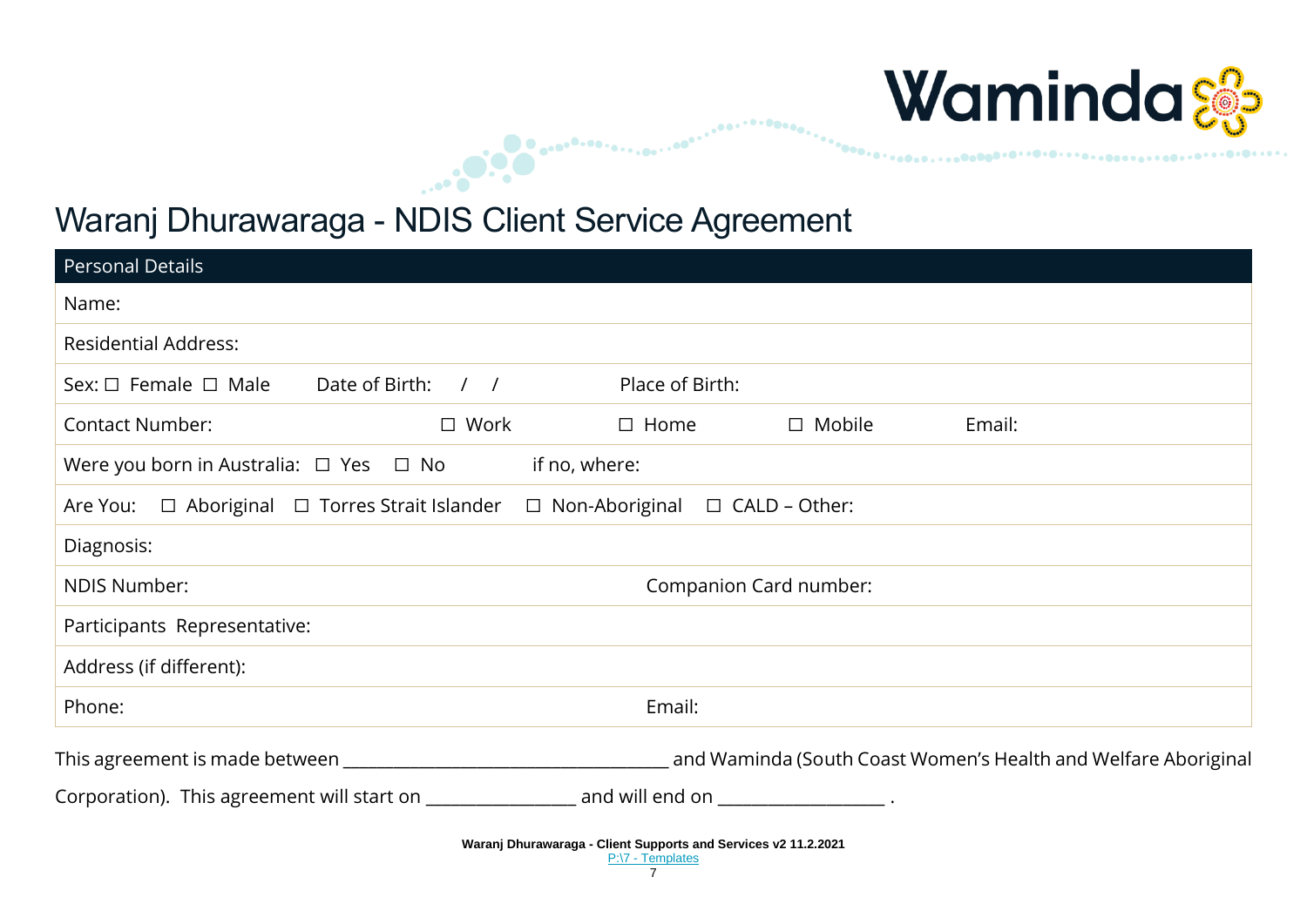

\*Please note that the rates quoted may change to reflect any pricing changes made by NDIA throughout the period of this service agreement.

**COMPARATION** 

| Support Type | Frequency<br>(i.e. hours/week) | Total Hours of<br>Service | Hourly Rate* | Total Cost of Support |
|--------------|--------------------------------|---------------------------|--------------|-----------------------|
|              |                                |                           |              |                       |
|              |                                |                           |              |                       |
|              |                                |                           |              |                       |
|              |                                |                           |              |                       |
|              |                                |                           |              |                       |
|              |                                |                           |              |                       |
|              |                                |                           |              |                       |
|              |                                |                           |              |                       |
|              |                                |                           |              |                       |
|              |                                |                           |              |                       |
|              |                                |                           |              |                       |
|              |                                |                           |              |                       |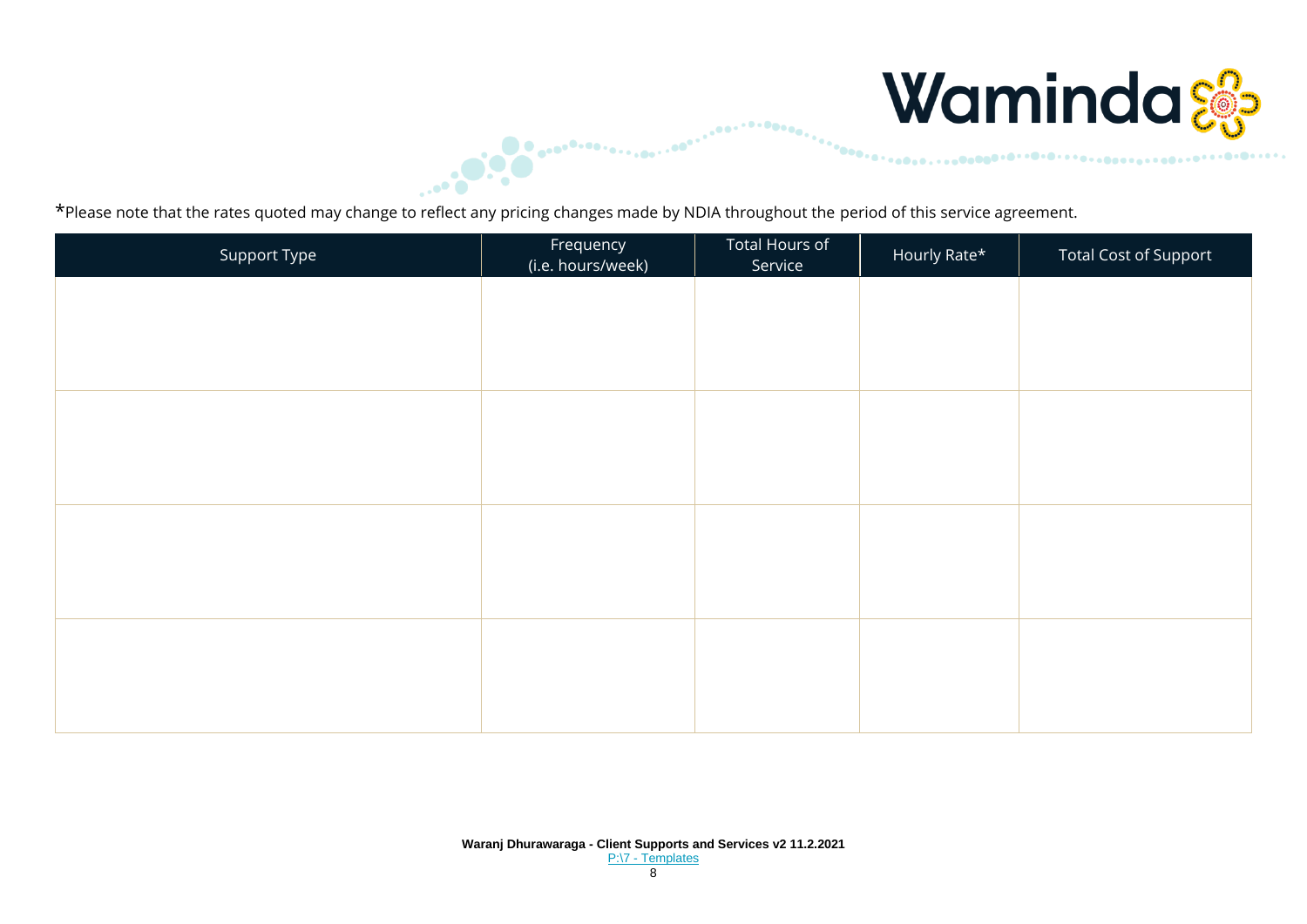

## Consent to Obtain or Release Information

...<sup>....</sup>..

| <b>Client Personal Details</b>               |                                                                                                                                                                                                                                              |
|----------------------------------------------|----------------------------------------------------------------------------------------------------------------------------------------------------------------------------------------------------------------------------------------------|
| Date of Birth: <u>______________________</u> |                                                                                                                                                                                                                                              |
|                                              |                                                                                                                                                                                                                                              |
| <b>Details</b>                               |                                                                                                                                                                                                                                              |
|                                              | <b>AAL</b> ISP SHOP TO STALL A STRING OF $\mathcal{C}\mathcal{C}$ . However, the contract of the contract of the contract of the contract of the contract of the contract of the contract of the contract of the contract of the contract of |

- Waminda is bound by a number of federal and state laws and regulations, to protect your personal and health information. Waminda is committed to ensuring your information is kept private and confidential and stored securely.
- Your personal and health information will only be shared by employees within our service who are directly involved with your care, treatment and support. Only information relevant to the employee's role in your care, treatment and support will be shared with that employee.
- No personal or health information will be shared by any Waminda employee with any outside persons, organisations, contractors, specialists or other third parties without your express Informed Consent. This means that the reason for wanting to share your information with others has been explained to you, you understand the benefits of sharing this information and you consent for Waminda to release that information.
- Your informed consent is also required in order to share de-identified information with third parties for the purpose of evaluation or research.
- Where a client does not have the capacity to consent, informed consent can be gained from the clients authorised representative.

Written Informed Consent of Client or Authorised Representative

I understand the purpose and benefit of sharing information and authorise Waminda to OBTAIN / RELEASE information as below for the duration of 12 months.

| Service Type                                                                                       | Name of Agency | Type of information | Purpose          |  |  |  |
|----------------------------------------------------------------------------------------------------|----------------|---------------------|------------------|--|--|--|
| e.g. physiotherapy                                                                                 | Nowra Physio   | Verbal/ written     | Remedial massage |  |  |  |
|                                                                                                    |                |                     |                  |  |  |  |
|                                                                                                    |                |                     |                  |  |  |  |
|                                                                                                    |                |                     |                  |  |  |  |
| <b>Client / Patient Name</b><br>Signature<br>Date<br>$\Box$ Authorised Representative Name: $\Box$ |                |                     |                  |  |  |  |
|                                                                                                    |                |                     |                  |  |  |  |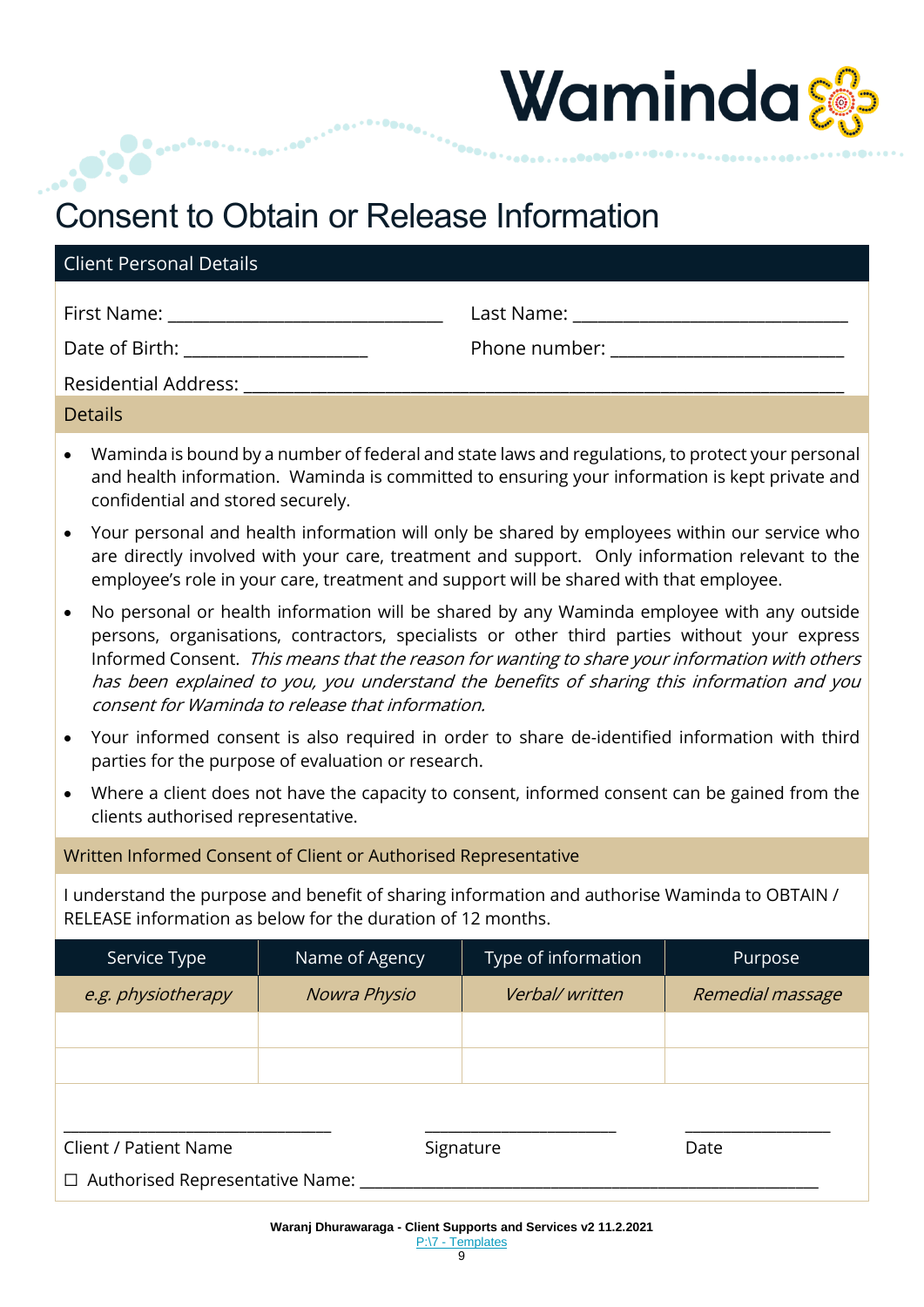

#### Verbal Informed Consent

...<sup>....</sup>..

I have explained to the client, and I am satisfied that the client has understood, the purpose for this request. I am satisfied that the client has given informed consent for the above.

Health Professional Name

\_\_\_\_\_\_\_\_\_\_\_\_\_\_\_\_\_\_\_\_\_\_\_\_\_\_\_\_\_\_\_\_\_\_\_

Signature

\_\_\_\_\_\_\_\_\_\_\_\_\_\_\_\_\_\_\_\_\_\_\_\_\_

Date

 $\overline{\phantom{a}}$  , where  $\overline{\phantom{a}}$ 

#### Sharing of Client Information

I have previously given my consent for Waminda to share information concerning my health and wellbeing with the below service/s.

| Service Type       | Name of Agency | Type of information | Purpose          |
|--------------------|----------------|---------------------|------------------|
| e.g. physiotherapy | Nowra Physio   | Verbal/ written     | Remedial massage |
|                    |                |                     |                  |
|                    |                |                     |                  |

Written withdrawal of Informed Consent of Client or Authorised Representative

I understand the purpose and benefit of sharing information to enhance my health management, however I have discussed my concerns with a Waminda staff member and have decided to withdraw my authorisation for Waminda to OBTAIN/ RELEASE (with the above services) until further notice.

Client / Patient Name

Signature

\_\_\_\_\_\_\_\_\_\_\_\_\_\_\_\_\_\_\_\_\_\_\_\_\_

Date

\_\_\_\_\_\_\_\_\_\_\_\_\_\_\_\_\_\_\_

 $\Box$  Authorised Representative Name:

\_\_\_\_\_\_\_\_\_\_\_\_\_\_\_\_\_\_\_\_\_\_\_\_\_\_\_\_\_\_\_\_\_\_\_

Verbal withdrawal Informed Consent

I have explained to the client the benefit of sharing information with other services involved in their care and support, however the client insists that they no longer wish Waminda to share information with the above services. I am satisfied that the client has understood the impact that this may have on her care and Support.

| <b>Health Professional Name</b> | Signature | Date |
|---------------------------------|-----------|------|
|                                 |           |      |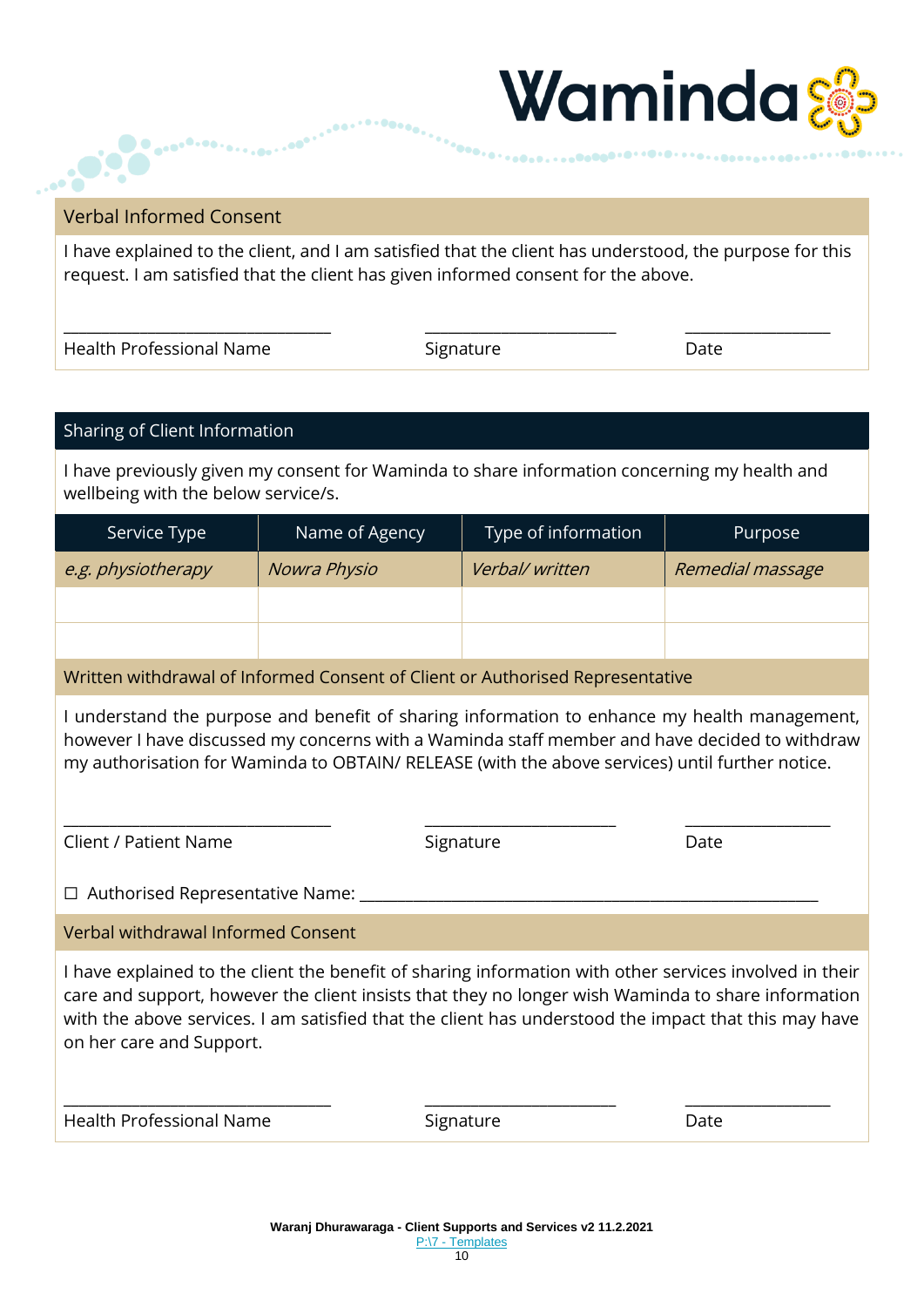

## Waranj Dhurawaraga – Client Service Request Form

 $\sim$ 

| <b>Details</b>                                                                                                    |                            |                                |  |
|-------------------------------------------------------------------------------------------------------------------|----------------------------|--------------------------------|--|
|                                                                                                                   |                            |                                |  |
| <b>Support Activity Type:</b>                                                                                     |                            |                                |  |
| $\Box$ Yard Maintenance                                                                                           | $\Box$ House Cleaning      | $\Box$ Personal Training       |  |
| $\Box$ Community Access Assist                                                                                    | $\square$ Group Activities | $\Box$ Mentoring               |  |
| $\Box$ Short term Accommodation $\Box$ Daily Activities $\Box$ Counselling                                        |                            |                                |  |
| <b>Does the client have a Behaviour Support (BIS) Plan?</b> $\Box Y \Box N \Box B$ IS Plan Attached               |                            |                                |  |
| Preferred Start Date: _______________________                                                                     |                            | End Date: ____________________ |  |
| <b>Frequency of Service:</b> □ One off □ Weekly □ Fortnightly □ Monthly                                           |                            |                                |  |
|                                                                                                                   |                            |                                |  |
|                                                                                                                   |                            |                                |  |
|                                                                                                                   |                            |                                |  |
| <b>Details of Request:</b> (e.g. type of cleaning jobs, types of yard work, types of activities to attend)        |                            |                                |  |
| Are there any additional client details that Waminda staff should be aware of?                                    |                            |                                |  |
| <b>Waminda Office Use</b>                                                                                         |                            |                                |  |
| Client service booking confirmed date: ___________________<br>$\Box$ Client contacted for confirmation of service |                            |                                |  |

 $\Box$  Finance department have added client invoicing to system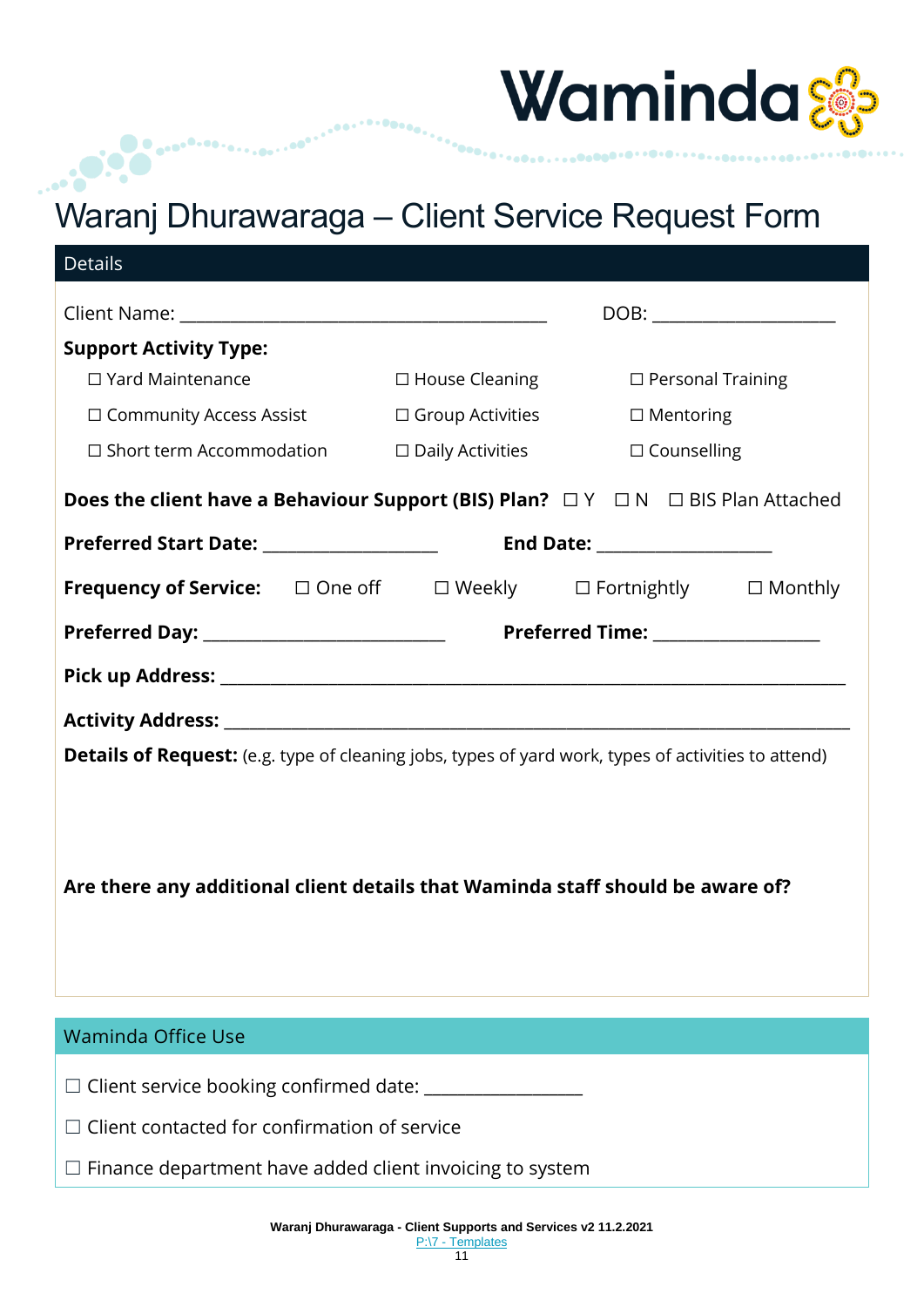# Waminda

# Participants Rights & Responsibilities

#### Participants Rights & Responsibilities

#### **As a participant you have the right to:**

- $\checkmark$  Be treated fairly, with respect and without discrimination;
- $\checkmark$  Take part and feel included in their community in ways that are meaningful to them;
- $\checkmark$  Be given information in a way that is suitable for them;
- $\checkmark$  Make choices about their health and wellbeing goals;
- $\checkmark$  Access the services and supports that they feel will assist them to achieve their goals;
- $\checkmark$  Receive high quality culturally safe services that are individually tailored and responsive to their needs;

#### **As a participant you have a responsibility to:**

- $\checkmark$  Treat all Waminda staff with respect, without aggression and without putting staff's health or wellbeing at risk;
- $\checkmark$  Keep appointments or to provide at least 24 hours' notice if an appointment needs to be changed or cancelled;
- $\checkmark$  Provide feedback and let us know if they are not satisfied with the service provided;
- $\checkmark$  Cover their own costs for any additional expenses that are not included as part of their NDIS plan (i.e. entrance fees, event tickets, meals etc);

#### Waminda Staff Rights & Responsibilities

#### **Waminda staff have the right too:**

- $\checkmark$  Tell the participant if they are not comfortable with something they are doing while staff are providing support (i.e. smoking, swearing etc);
- $\checkmark$  Finish an episode of care early if the participant is doing something that is putting staff's health or wellbeing at risk;
- $\checkmark$  Contact the Waranj Dhurawaraga manager to get approval for any requests a client makes that you are not sure whether it is ok to provide;

#### **Waminda staff have a responsibility to:**

- $\checkmark$  Be ready to start each episode of care at the start time requested by the client;
- $\checkmark$  Finish each episode of care at the scheduled time;
- $\checkmark$  Protect client's privacy and confidential information;